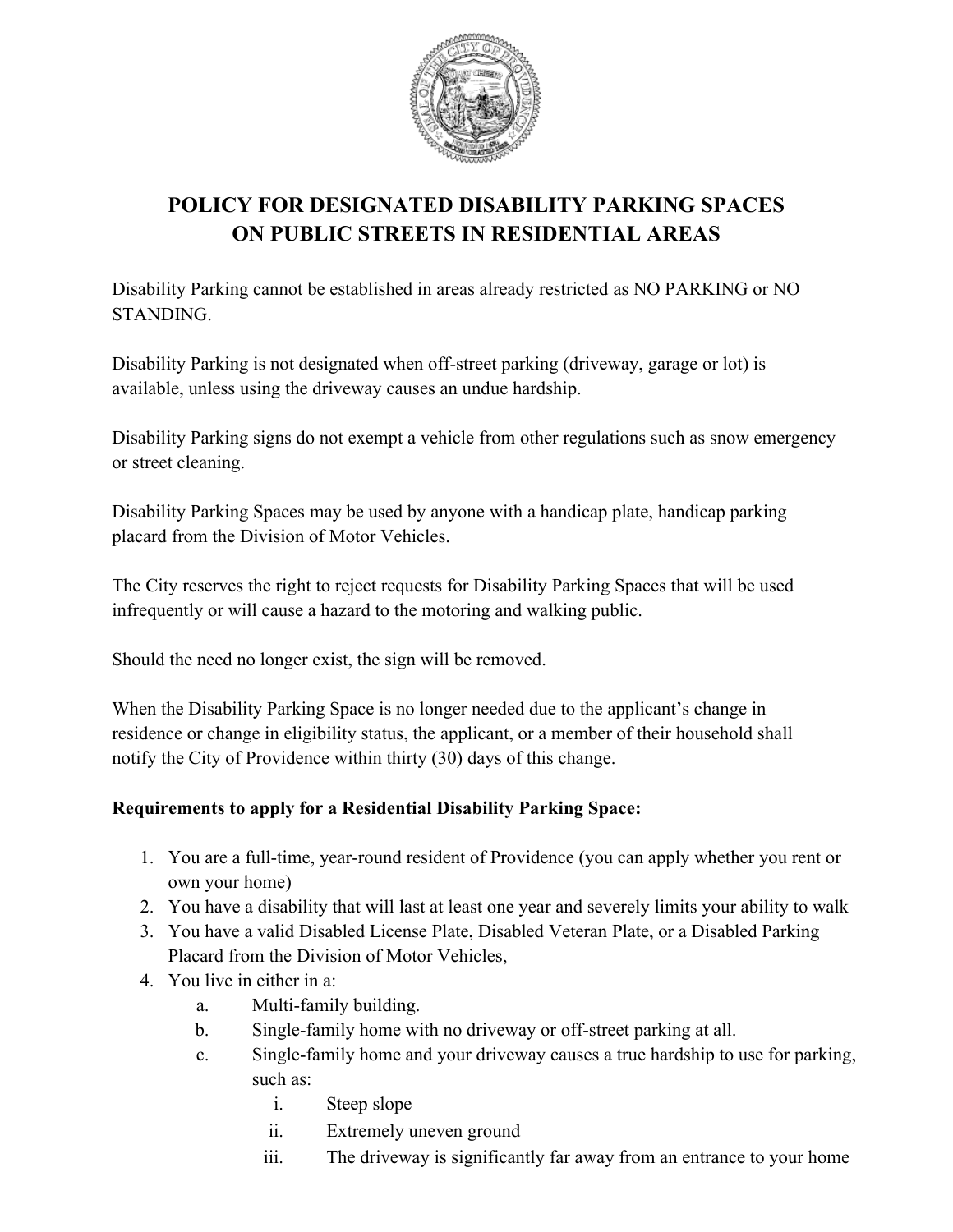## **To apply for a Residential Disability Parking Space, please submit the following documentation online or to the Curbside Administrator:**

- 1. The completed Residential Disability Parking Request Form.
- 2. A photocopy of a handicap placard issued to the applicant by the Division of Motor Vehicles.
- 3. Completed material can be mailed or emailed to the Curbside Administrator.

#### **Please send all the documents to:**

Liza Farr Curbside Administrator City of Providence Department of Public Works 700 Allens Avenue Providence, RI 02905 Email: lfarr@Providenceri.gov Telephone (voice): 401-680-7573 TTD/TTY Relay: 711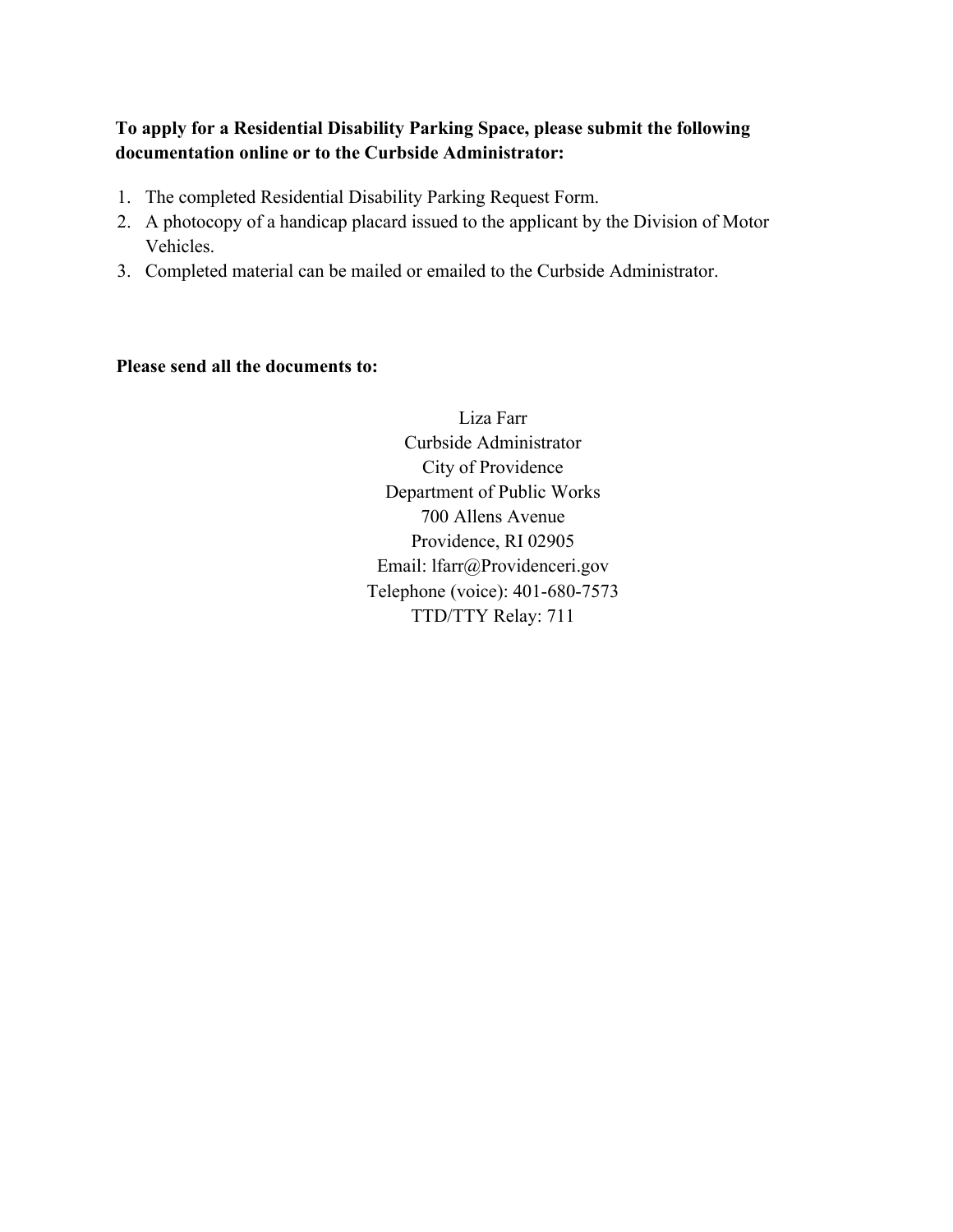

# **RESIDENTIAL DISABILITY REQUEST FORM**

| <b>Today's Date:</b>                                          |  |
|---------------------------------------------------------------|--|
| Applicant's Name:                                             |  |
| <b>Applicant's Address:</b>                                   |  |
| Email (if any):                                               |  |
| Phone Number:                                                 |  |
| Placard Number:<br>(please attach a copy to the application)) |  |

# **Please choose one:**

I live in a multi-family apartment.

I live in a single-family home with no driveway or off-street parking at all.

I rkxg'lp''c'ulpi rg/hco kn{'j qo g'and my driveway causes a true hardship to use for parking (*Please provide a brief explanation, and photos/videos as relevant below)*